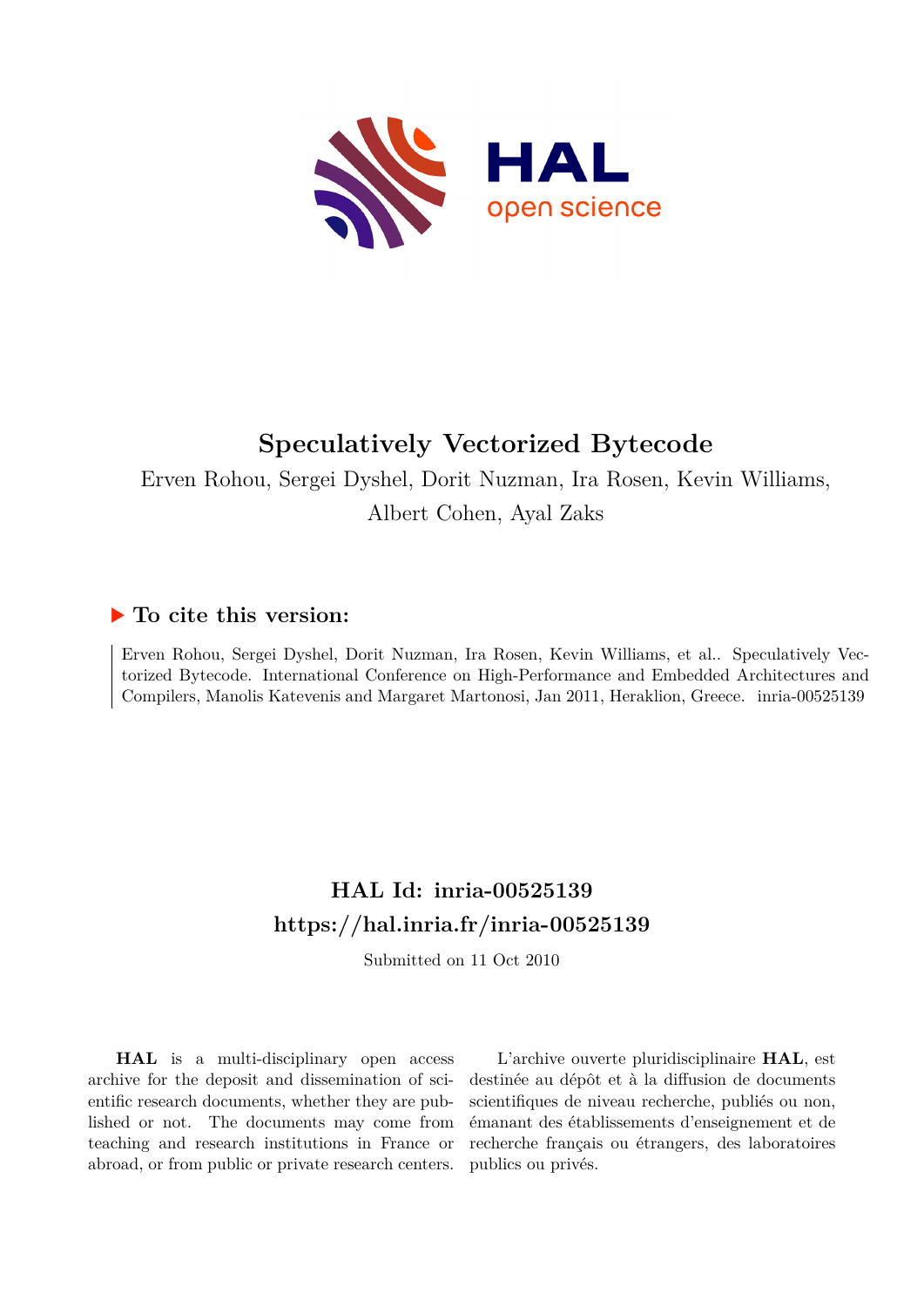# **Speculatively Vectorized Bytecode**

Erven Rohou INRIA Rennes – Bretagne Atlantique Rennes, France erven.rohou@inria.fr

> Ira Rosen IBM Haifa Labs Haifa, Israel irar@il.ibm.com

Albert Cohen INRIA Saclay – Île-de-France Orsay, France albert.cohen@inria.fr

# ABSTRACT

Diversity is a confirmed trend of computing systems, which present a complex and moving target to software developers. Virtual machines and just-in-time compilers have been proposed to mitigate the complexity of these systems. They do so by offering a single and stable abstract machine model thereby hiding architectural details from programmers.

SIMD capabilities are common among current and expected computing systems. Efficient exploitation of SIMD instructions has become crucial for the performance of many applications. Existing auto-vectorizers operate within traditional static optimizing compilers, and use details about the target architecture when generating SIMD instructions. Unfortunately, auto-vectorizers are currently too complex to be included in a constrained Just-In-Time (JIT) environment.

In this paper we propose Vapor SIMD: a speculative approach for effective just-in-time vectorization. Vapor SIMD first applies complex ahead-of-time techniques to vectorize source code and produce bytecode of a standard portable format. Advanced JIT compilers can then quickly tailor this bytecode to exploit SIMD capabilities of appropriate platforms, yielding up to  $14.7\times$  and  $11.8\times$  speedups on x86 and PowerPC platforms (including JIT-compilation time). JIT compilers can also seamlessly revert to non-vector code, in the absence of SIMD capabilities or in the case of a thirdparty non-vectorizing JIT compiler, yielding 93% or more of the original performance.

*HiPEAC* 2011 Heraklion, Crete, Greece

Copyright 2011 ACM 978-1-4503-0241-8/11/01 ...\$10.00.

Sergei Dyshel IBM Haifa Labs Haifa, Israel sergeid@il.ibm.com

Dorit Nuzman IBM Haifa Labs Haifa, Israel dorit@il.ibm.com

Kevin Williams INRIA Rennes – Bretagne Atlantique Rennes, France kevin.williams@inria.fr

> Ayal Zaks IBM Haifa Labs Haifa, Israel zaks@il.ibm.com

#### Categories and Subject Descriptors

C.1.2 [Processor Architectures]: Multiple Data Stream Architectures (Multiprocessors)—Single-instruction-stream, multiple-data-stream processors (SIMD); D.2.13 [Software Engineering]: Reusable Software; D.3.4 [Programming Languages]: Processors—Code generation, Compilers, Optimization

#### General Terms

Performance, Languages, Algorithms

#### 1. MOTIVATION

In this study we attempt to reconcile two apparently contradictory trends of computing systems. On the one hand, hardware heterogeneity favors the adoption of bytecode format and late, just-in-time (JIT) code generation. On the other hand, exploitation of hardware features, in particular SIMD extensions, requires resource-hungry compiler analyses and optimizations.

## 1.1 Applications Lifetime and Processor Heterogeneity

Software applications have longer lifetimes than the hardware they run on. These long-living applications are referred to as legacy code. To support legacy code, hardware vendors offer binary compatibility between generations of processors. However, this compatibility is limited. Legacy code can only take advantage of increased clock frequency and improved micro-architecture, but not of additional architectural features. Embedded systems rarely offer binary compatibility because of the induced costs and inefficiencies.

Diversity of computing systems is a global trend. On embedded systems, this trend has been driven by the drastic constraints on cost, power and performance. On general purpose computers, variability exists in the availability of a floating point unit, width of SIMD units, number of cores, type and features of the GPU, etc. It is predicted that technology variability will limit the proliferation of homogeneous

Permission to make digital or hard copies of all or part of this work for personal or classroom use is granted without fee provided that copies are not made or distributed for profit or commercial advantage and that copies bear this notice and the full citation on the first page. To copy otherwise, to republish, to post on servers or to redistribute to lists, requires prior specific permission and/or a fee.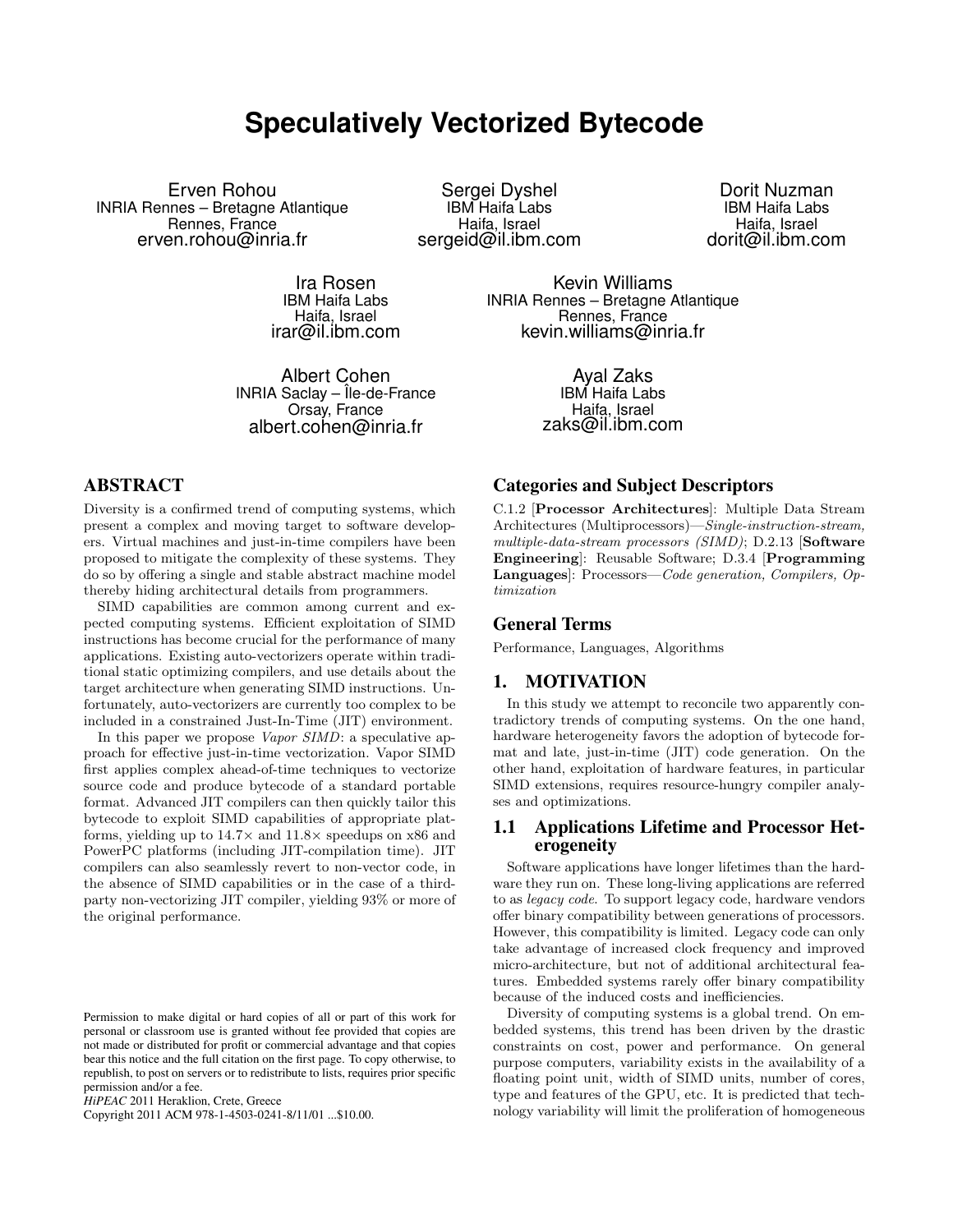many-cores, and that the large number of available cores will push to specialize cores for dedicated tasks [7].

The ubiquity of computing devices drives systems designers to efficiently support the same application on dozens of platforms, some of which may not be known or well defined at compile time. Following Java's "write once run anywhere" approach, processor virtualization (bytecode formats and just-in-time compilers) has been proposed to deal with heterogeneity [7]. Bytecode can be deployed to any system provided an interpreter or JIT compiler is available for it. Application developers are not required to know the hardware on which their code will eventually run.

Processor virtualization addresses the problem of both legacy code and heterogeneous processors by: (1) reducing the burden laid upon software developers who no longer need to deal with varying hardware, (2) guaranteeing that application lifetimes can span several generations of hardware, and, (3) making it possible for legacy code to exploit new hardware features. For example, applications written before floating point hardware was available can still take advantage of a FPU, since the JIT compiler for the new platform will take it into account.

#### 1.2 Exploitation of Word-Level Parallelism

The successful exploitation of SIMD instructions is crucial for the performance of many applications. All major hardware vendors provide SIMD extensions (SSE on x86 processors, AltiVec on PowerPC, VIS on Sparc, NEON on ARM, etc.) They also continuously add new vector instructions (SSE4.1, SSE4.2, SSE4a, VSX, etc.) Programmers commonly use source-level builtins (a.k.a. intrinsics) to take advantage of SIMD units. Alternatively, compilers have included auto-vectorization as an advanced optimization. Despite significant progress, good automatic vectorization is still an open and difficult problem [4, 14, 16, 2], for several reasons:

- 1. strong conditions must be met by the code and proven by the compiler, in particular in terms of data dependencies;
- 2. complex patterns such as nested loops and strided access need to be detected and handled, to extend the applicability and scope of vectorization;
- 3. each architecture has its own set of SIMD instructions and associated constraints such as alignment requirements, available registers, etc.

#### 1.3 Just-in-time Vectorization

Applying automatic vectorization ahead-of-time in a classical compiler is already a difficult task, occupying over 20,000 lines of code in GCC; designing an efficient just-intime vectorizer running in memory- and CPU-constrained environments is far more challenging. Conversely, applying auto-vectorization ahead of time to a bytecode representation is not feasible, as the features and constraints of the execution platform may not be known at static compilationtime (or would defeat the portability purpose). In this paper we show how a new Vapor SIMD approach can reconcile auto-vectorization with processor virtualization. We prove that portable vectorized bytecode is a viable approach: it can yield significant speedups using lightweight JIT transformations to generate SIMD instructions, while incurring minor or no penalty in their absence.

# 2. RECONCILING VECTORIZATION AND PROCESSOR VIRTUALIZATION

Any just-in-time vectorizer must meet the following three main objectives:

- Robust. The approach must be general enough to allow execution, both when using SIMD capabilities and also in the absence of SIMD extensions, or when using an unmodified, non-vectorizing JIT compiler
- Risk-free. The penalty of running vectorized bytecode without SIMD support is kept at a minimum.
- Efficient. The improvement of running vectorized bytecode with SIMD support is maximized.

Our proposed solution for achieving these goals is based on the notion of split-compilation [5]. The source code undergoes two (or more) separate compilation stages before being translated into machine code. Optimizations are carefully coordinated and distributed over these compilation stages. Vapor SIMD splits compilation into two stages:

- 1. The first stage translates source code into bytecode. This happens on the programmer's workstation, aheadof-time. Resources available to the compiler are virtually unlimited: gigahertz, gigabytes and minutes of compile-time are common. However, the target is a neutral bytecode: it is independent of the platform on which the application will eventually run. We refer to this stage as the offline compiler.
- 2. The second stage converts the bytecode into machine code. This takes place just-in-time, i.e. on the final device, and at run time. Resources are likely to be limited, especially on an embedded system. Furthermore, compile time is visible to the user, hence it must be as efficient as possible. We refer to this stage as the online compiler.

The crux of split-compilation is to move as much complexity as possible from the online stages to the offline ones. Offline stages are responsible for all target independent optimizations; expensive analyses can be run, and the results encoded in the bytecode. Online stages later use these encodings to both reduce compilation time and increase code quality.

Aggressive offline stages address the first two difficulties of automatic vectorization presented in Section 1.2. Online stages allow for fine adjustments to the actual instruction set. Online code generation also makes it possible to exploit properties that could not be proven statically, but are discovered at run time. We did not explore the latter option in this paper, but it is a well known benefit of deferred compilation scenarios, including online adaptive optimization [1] and partial evaluation [6].

# 3. IMPLEMENTATION

We implemented Vapor SIMD using the CLI ECMA 335 bytecode format [8]. We convey vector information via a naming convention that applies to vector types and methods. Vector operations in bytecode are implemented as standard method calls. Note that we do not extend the CLI format the vectorized bytecode we produce runs unmodified on any CLI-compliant virtual machine. The semantics of the special types and methods are provided in an auxiliary library (.dll).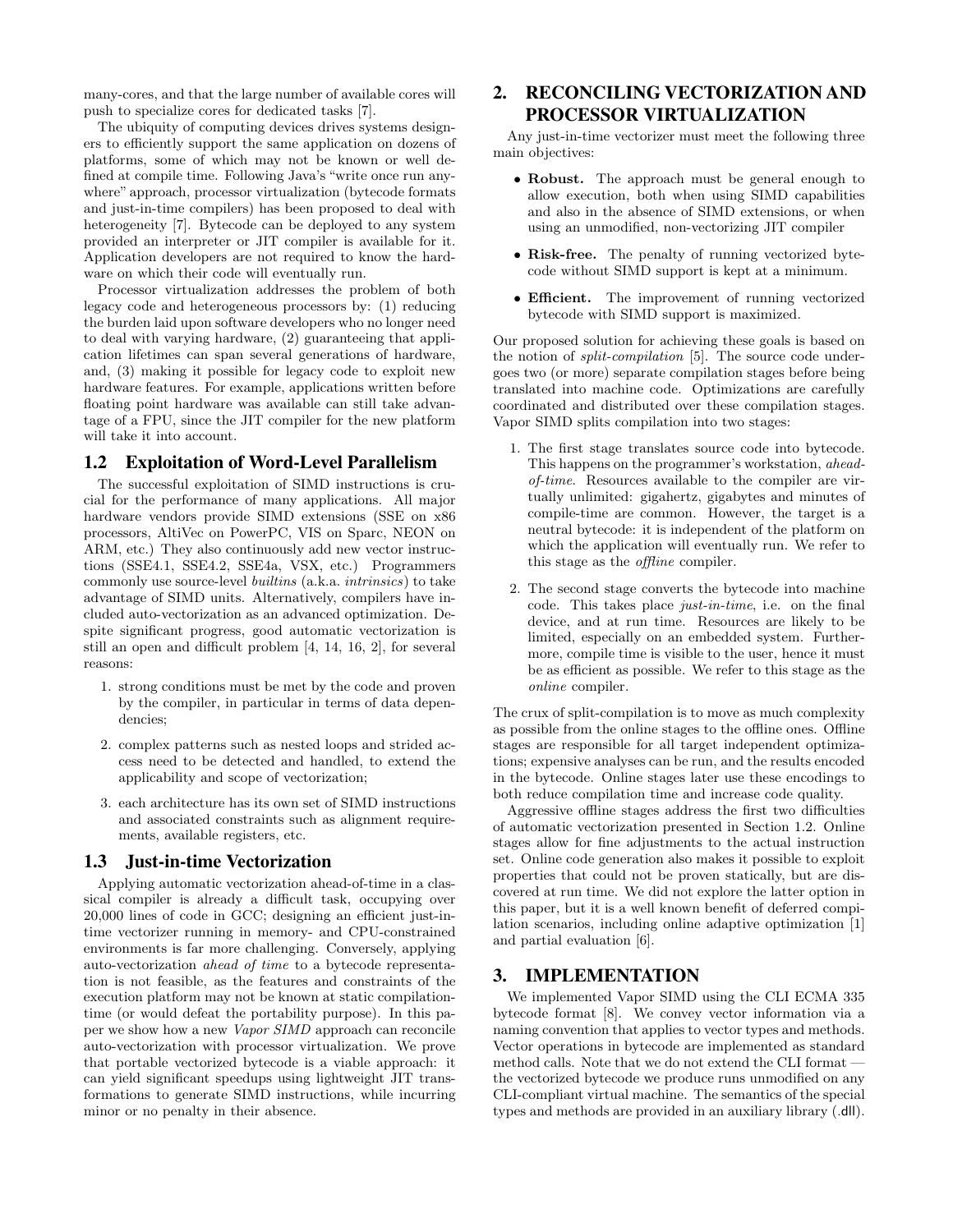#### 3.1 Naming Convention

In a split-compilation scheme, the offline compiler must carry the vector semantics through the bytecode to facilitate the work of the online compiler. We chose to rely on a naming convention for this purpose. More specifically, the producer and the consumer of the bytecode need to agree upon:

- Type names: the online compiler needs to be aware of vector types and map them to the correct hardware registers (e.g. %xmm on SSE).
- Arithmetic operators: the online compiler must inline and optimize vector operations implemented as method calls in bytecode.
- Aligned and unaligned memory accesses: *unaligned* accesses are generated. A special method name can be generated for aligned accesses, for the JIT to generate optimized code (e.g., when the offline compiler peels a loop to align a memory access).

#### 3.2 Code Generation

We define a *conscious-JIT* as a JIT that is aware of the naming convention used by the offline compiler to convey vectorization opportunities, and can generate efficient SIMD instructions accordingly. Conversely, an agnostic-JIT is any JIT that can process the same standard bytecode but is unaware of this naming convention or cannot make use of it to generate SIMD instructions (e.g. due to lack of hardware support).

The above naming convention can be further developed into several split-compilation configurations. These are presented in Figure 1 where: (A) is a fully scalar configuration with no vectorization, (B) has offline vectorization with online execution by a *conscious-JIT* and  $(C)$  has offline vectorization with online execution by an agnostic-JIT.

Figure 2 illustrates the code generation for a simple vector addition. Column (a) shows the C source code for this simple loop. Column (b) shows a segment of the vectorized CLI bytecode produced by the offline compiler. Vector4f, a type defined by our naming convention, is a vector of four single precision floating point numbers. The three ldloc instructions load the addresses of the vectors 'a', 'b' and 'c' onto the stack. The method Add performs the addition on vectors 'b' and 'c' and stores the result in 'a'. The remaining instructions increment the induction variable 'a'.

On an x86 target, a conscious-JIT translates this bytecode into that of column (c). It recognizes the variables of type Vector4f and emits movups instructions (move unaligned packed single precision) that load vectors into SSE registers. Similarly, Vector4f::Add is recognized and a single addps instruction (add packed single precision) is emitted.

Column (d) presents a similar online compilation stage performed by an agnostic-JIT running on an x86 target. Here, the methods of our supporting library are inlined into the calling method. After applying standard optimizations (copy and constant propagation, constant folding) the scalar code of column (d) is emitted. The net effect of this agnosticoptimization is equivalent to loop tiling with a tile size equal to the vector width.

This example illustrates how we achieve the three objectives: in column (b) robustness is achieved with our naming convention (and supporting library), efficiency is achieved by our conscious-JIT in column (c) and column (d) demonstrates that using an agnostic-JIT is risk-free as it inlines and optimizes our speculative vector code.

#### 3.3 Design Considerations

SIMD instruction sets vary considerably in number of supported idioms, expressiveness, and constraints. Many choices can be made to best match the abstract vector representation of the bytecode to the actual instances of vector instruction sets. Our experimental setup uses the GCC toolchain and we largely follow the decisions made in the GCC GIMPLE representation [16].

Alignment constraints and realignment idioms are a typical burden on vectorizing compilers. We face the additional problem that the offline compiler does not know whether the target supports unaligned accesses or not. This leaves us with two options:

- 1. Support unaligned accesses in the bytecode. The offline compiler generates vector loads/stores that directly access the desired addresses without realignment.
- 2. Require aligned memory accesses in the bytecode. In this case, the offline compiler generates realignment code explicitly in the bytecode. The online compiler is guaranteed to see only aligned memory accesses.

The second approach allows the online compiler to easily generate efficient code even for platforms that do not support misaligned accesses (like the Cell SPU ISA and PowerPC's AltiVec). Such platforms require loop-level analyses and transformations in order to generate high-quality realignment, which are best handled by the static compiler. This approach creates relatively complicated bytecode, involving explicit realignment idioms, and special setup code. For platforms that do not support these idioms, but instead support misaligned accesses (like the x86's SSE), this approach requires that the online compiler would be able to reverse the optimization, which is a non-trivial task in general. For this reason it is also less suitable for the agnostic-JIT scenario.

The first approach, on the other hand, generates much simpler bytecode, with misaligned accesses that can be directly mapped to the instructions of the target platform, even by an agnostic-JIT (i.e., a sequence of scalar accesses). The drawback here is that it may not result in the best quality vector code for platforms that have better means to deal with misaligned accesses. However, the offline compiler can pass alignment information to the online compiler, to prevent generating unnecessary realignment operations when arrays are known to be properly aligned. In particular, when the offline compiler can prove that accesses are already aligned, it can generate special "aligned load/store" method calls.

For these reasons the first approach is more suitable for the purposes of this study. More specifically, all vector loads will thus be expanded to generic, unaligned method calls by the offline compiler. But due to the higher cost of misaligned stores, the offline compiler attempts to peel vectorized loops to generate special aligned store method calls [16] (generation of a scalar prolog to align the stores in the vectorized kernel).

Vector width is another parameter dictated by the target architecture, hence unknown to the offline compiler. We take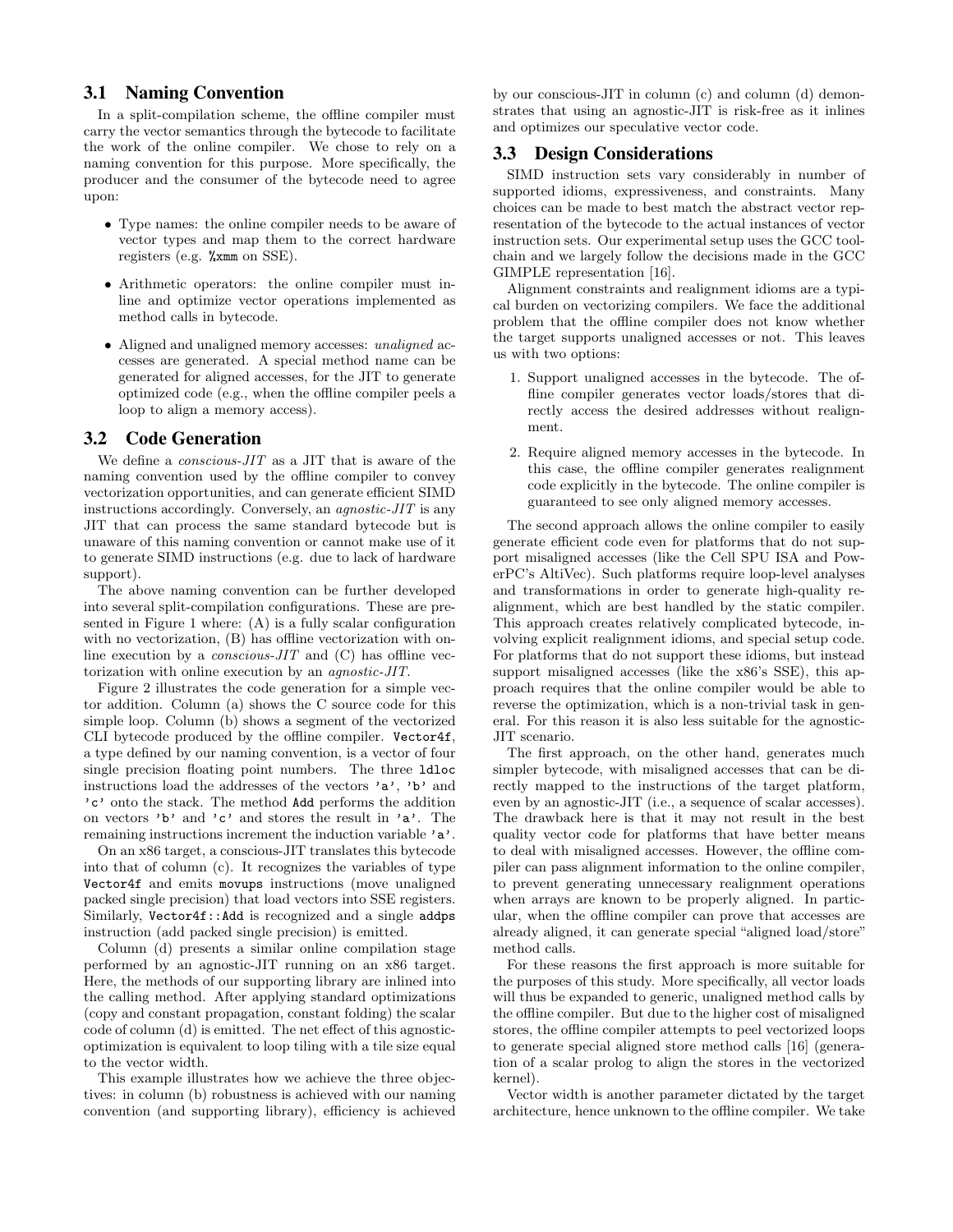

Figure 1: Scenarios: (A) regular flow; (B & C) Vapor SIMD flows

| float a[N]:<br>float b[N];<br>float c[N]:<br>for $(i=0; i \le n; ++i)$<br>$a[i] = b[i] + c[i];$ | .locals (Vector4f* 'a')<br>ldloc 'a'<br>ldloc 'b'<br>$1dloc$ 'c'<br>call Vector4f:: Add<br>$\cdots$<br>$1dloc$ 'a'<br>1dc. i4 16<br>$stloc$ 'a'<br>$\cdot$ $\cdot$ $\cdot$ | movups (%esi),%xmm0<br>movups (%ecx),%xmm1<br>addps %xmm1,%xmm0<br>movups %xmm0, (%eax)<br>$$16$ , $%$ ecx<br>add<br>add \$16, %esi<br>$\cdot$ $\cdot$ $\cdot$ | (%ebx)<br>flds<br>flds $%$ ecx $)$<br>faddp $%st, %st(1)$<br>flds $0x4$ (%ebx)<br>flds $0x4$ $%$ ecx)<br>faddp $%st$ , $%st(1)$<br>flds $0x8$ (%ebx)<br>$\cdot$ $\cdot$ $\cdot$<br>fstps 0x8(%eax)<br>fstps $0x4$ (%eax)<br>fstps (%eax) |
|-------------------------------------------------------------------------------------------------|----------------------------------------------------------------------------------------------------------------------------------------------------------------------------|----------------------------------------------------------------------------------------------------------------------------------------------------------------|------------------------------------------------------------------------------------------------------------------------------------------------------------------------------------------------------------------------------------------|
| a) C source code                                                                                | b) CLI bytecode                                                                                                                                                            | (c) $x86$ with SSE                                                                                                                                             | (d) x86 without SSE                                                                                                                                                                                                                      |

Figure 2: Code generation schemes

the following approach — based on the fact that most current architectures support 128-bit wide vector operations, this is the width we vectorize for. An architecture with a different vector width will fall back on the scalar implementation as described earlier. This is again a lost opportunity, but not a performance degradation. A more advanced online compiler could try to adjust the width to fit its architecture, but this needs additional data dependence analysis at run-time, or extra annotations to specify the maximum vectorization factor for each loop. This is beyond the scope of this paper and is a subject of future work.

#### 4. EXPERIMENTAL SETUP

To evaluate our Vapor SIMD approach we make use of the following tools, depicted in Figure 3. We use GCC version 4.4 to perform offline auto-vectorization of C benchmarks. The gcc4cli back-end emits vectorized CLI bytecode, it is also based on GCC version 4.4 [20]. We use two online CLI environments: Mono virtual machine [13] development version 2.8 and Microsoft .NET framework version 2.0. This .NET framework is a standard installation and is agnostic, being unaware of the offline vectorization and naming convention. The Mono environment contains the Mono.Simd.dll library. It defines 128-bit vectors types (four single precision floats, four 32-bit integers, eight 16-bit integers, etc.), and the basic arithmetic operations to manipulate them. We adopt the naming scheme of this Mono library to create our split-compilation naming convention. We also augment this library to support more combinations of types and methods.

On the x86 platform, Mono's JIT compiler already supports the SSE instruction set. In order to validate our framework on multiple SIMD platforms we extended Mono's PowerPC port to support the AltiVec instruction set. It provides a mapping from the Mono.Simd library to the equivalent AltiVec instructions.

Conscious-JITs directly map vectors to machine registers, therefore an ABI that passes vectors by value is preferable. An agnostic-JIT, which must support 16-byte data structures, favors passing parameters by address. To accommodate this difference, our conscious-JIT includes a CLI-to-CLI pre-pass. In principal this pre-pass is part of the JIT. We could also modify Mono to handle the precise output of GCC. However, in software engineering terms, it proved simpler to write a small pass to adjust the CLI to what Mono already recognizes natively.

We use benchmarks similar to those used by the authors of the GCC vectorizer [16]; see Table 1 for a short description. They cover several data types and type sizes (single precision floating point (fp), 8-bit and 16-bit integers). They also illustrate various features of vectorization: simple arithmetic (first group), integer reduction (second group), and floating point reduction (third group), potentially also using constants. Each kernel is wrapped in a main loop that executes many times. We used the latest version of Mono at the time of writing (development version 2.8) as our conscious JIT, with all its optimizations enabled  $(-0=$ all), and also used it as an agnostic-JIT by disabling its SIMD capabilities  $(-0=all,-simd)$ .

### 5. EXPERIMENTS AND ANALYSIS

The experimental analysis in this section shows how our three objectives are met. Robustness is implicitly proven by the fact that our bytecode runs on different platforms and JIT compilers. We present the following experiments:

A. the performance of vectorized bytecode with several agnostic JITs (Risk free objective);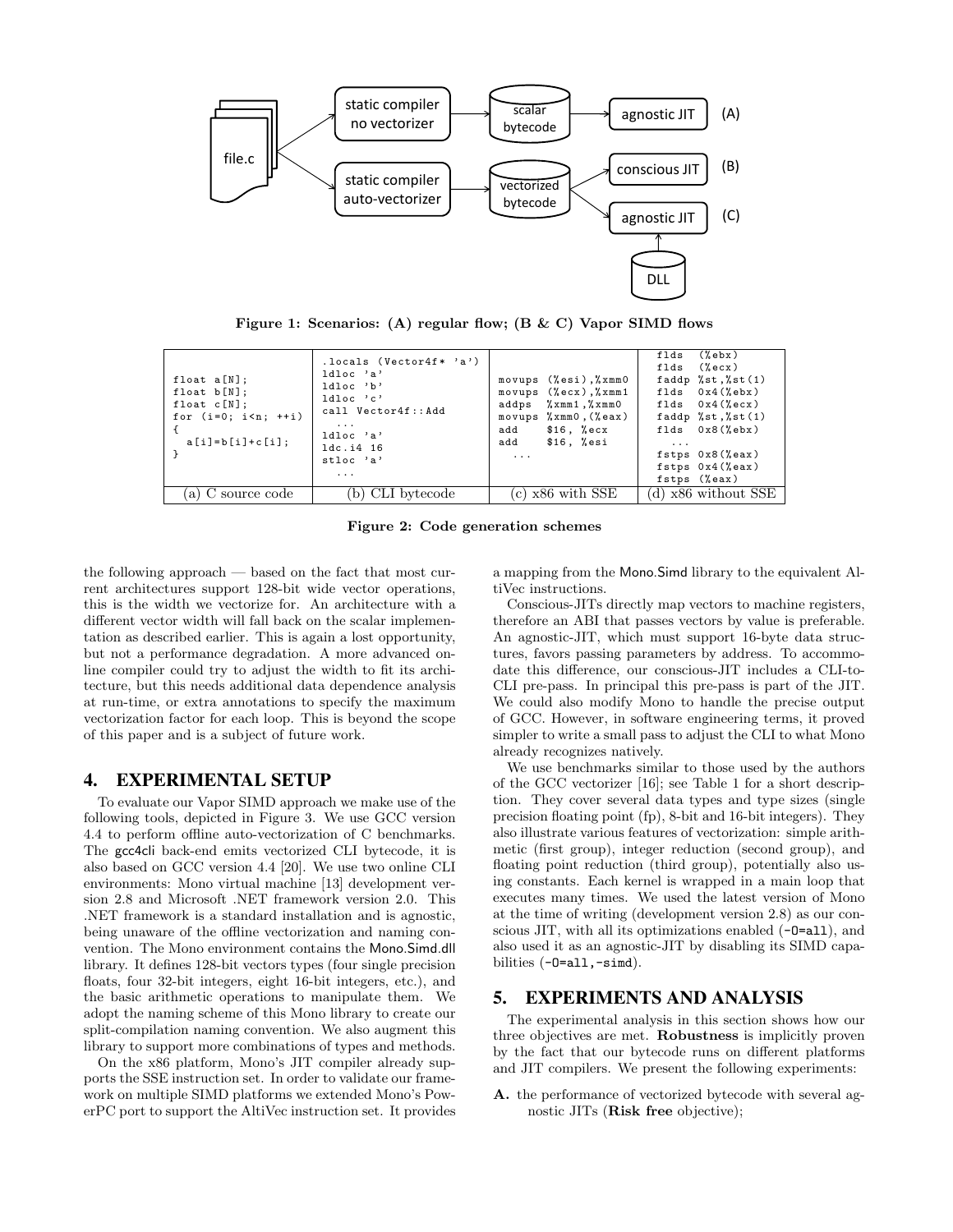| Name       | Description                            | Data type             | Features   |
|------------|----------------------------------------|-----------------------|------------|
| vecadd_fp  | add two vectors                        | floating point        | arithmetic |
| $saxyy_f$  | constant times a vector plus a vector  | floating point        | constant   |
| dscal_fp   | scale a vector by a constant           | floating point        | constant   |
| $max_s16$  | find maximum over elements of a vector | 16-bit signed short   | reduction  |
| $max_u 8$  | find maximum over elements of a vector | 8-bit unsigned char   | reduction  |
| $max_s8$   | find maximum over elements of a vector | 8-bit signed char     | reduction  |
| $sum_18$   | sum the elements of a vector           | 8-bit unsigned char   | reduction  |
| $sum_1 16$ | sum the elements of a vector           | 16-bit unsigned short | reduction  |
| sdot_fp    | dot product of two vectors             | floating point        | reduction  |
| $sum_f$    | sum the elements of a vector           | floating point        | reduction  |

Table 1: Benchmark description



Figure 3: Implementation of scenarios

- B. the performance of vectorized bytecode with a conscious-JIT (Efficiency objective);
- C. a closer look at the behavior of vectorized bytecode on an x86 platform across SSE versions;
- D. the compile time and code size implications of bytecode vectorization.

In this section, we evaluate the performance of our vectorized bytecode on different platforms. Our goal is to illustrate the viability of speculatively vectorizing bytecode for an unknown target architecture. Therefore, our main focus is efficiency across a range of different platforms, both with and without SIMD support, rather than the effectiveness of vectorization itself.

#### 5.1 Performance of vectorized bytecode, agnostic JIT

The purpose of this first experiment is to validate our riskfree objective — incur only minor penalties in an agnostic scenario. It also implicitly validates the robustness objective — vectorized bytecode correctly runs on arbitrary CLI platforms.

The goal is to obtain reasonable performance of vectorizedthen-scalarized code, despite the overheads. Some are inherent to the vectorization process, others are related to the bytecode representation of the vector idioms: calls to Mono.Simd library functions and vector variables are structures.

We experimented with three different architectures and two JIT compiler technologies, all combinations being agnostic:

- an Intel Core2 Duo at 1.33 GHz, Windows XP Pro and .NET version 2.0.50727;
- an Intel Core2 Duo at 3 GHz, Fedora 12 Linux 2.6.31 and Mono 2.8 with SIMD support disabled;
- a Sun Blade 100 TI UltraSparc IIe, at 500 MHz, Linux 2.6.26 and Mono 2.6.3;
- a PowerMac 7450 at 800 MHz, Linux 2.6.29 and Mono 2.8 with SIMD support disabled.

The VIS SIMD extensions of UltraSparc are not supported by the Mono JIT compiler version 2.6.3, and the JIT compiler of the .NET Framework is not aware of the vector naming convention, thus turning these two platforms effectively into agnostic platforms.

Table 2 presents the run times for these agnostic platforms. For each platform, the first column shows the run time  $t_A$  of the reference, non vectorized, bytecode (scenario A in Figure 3), the second column shows the run time  $t_C$ of the vectorized bytecode (scenario C), and the third column computes the relative performance as a speedup  $t_A/t_C$ . The first average row uses the automatically generated scalar versions of  $sdot\_fp$  and  $sum\_fp$ , whereas the second (italic) average opt row uses manually optimized versions of these kernels (sdot  $fp_{opt}$  and sum  $fp_{opt}$ , as detailed below).

These numbers confirm that the penalty of running vectorized bytecode through an agnostic-JIT is limited. Moreover, in many cases performance even improves.

Looking at overall averages, only the .NET platform exhibits performance degradation, of 7% and 14%. The internals of the .NET platform are not documented and its performance is difficult to analyze. However, the JIT has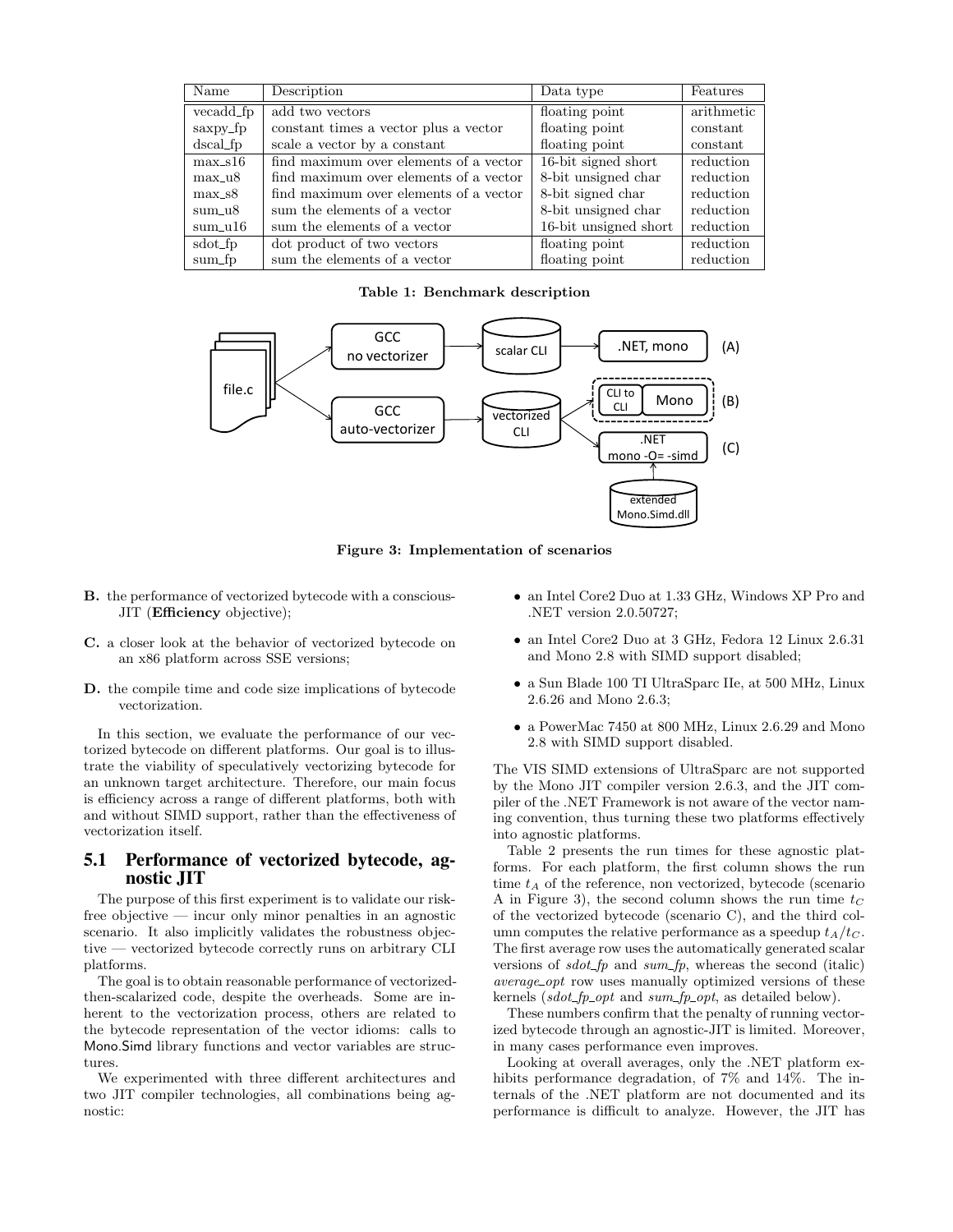|                      | .NET $x86$ |            |         | Mono x86 |            |         |        | UltraSparc |         | Mono PowerPC |            |         |  |
|----------------------|------------|------------|---------|----------|------------|---------|--------|------------|---------|--------------|------------|---------|--|
|                      |            |            |         |          | (no SIMD)  |         |        |            |         | (no SIMD)    |            |         |  |
| benchmark            | scalar     | scalarized | rel.    | scalar   | scalarized | rel.    | scalar | scalarized | rel.    | scalar       | scalarized | rel.    |  |
| vecadd               | 6281       | 5062       | $1.2\,$ | 1891     | 1972       | $1.0\,$ | 4214   | 3918       | $1.1\,$ | 2497         | 1915       | $1.3\,$ |  |
| saxpy                | 6984       | 10015      | 0.7     | 2433     | 3646       | 0.7     | 5226   | 7451       | 0.7     | 2528         | 3017       | 0.8     |  |
| dscal                | 4750       | 5437       | 0.9     | 1836     | 1884       | 1.0     | 3652   | 3774       | 1.0     | 1646         | 1629       | 1.0     |  |
| $max_s1\overline{6}$ | 2593       | 2609       | 1.0     | 1787     | 792        | 2.3     | 2810   | 2502       | 1.1     | 889          | 949        | 0.9     |  |
| $max_u8$             | 2218       | 2734       | 0.8     | 1845     | 783        | 2.4     | 2968   | 2493       | $1.2\,$ | 798          | 1019       | 0.8     |  |
| $max_s8$             | 2376       | 2876       | 0.8     | 3060     | 955        | 3.2     | 3210   | 2617       | $1.2\,$ | 908          | 1181       | 0.8     |  |
| $sum_18$             | 17265      | 19922      | 0.9     | 10632    | 9878       | 1.1     | 10034  | 8449       | $1.2\,$ | 5054         | 6345       | 0.8     |  |
| $sum_1 16$           | 22344      | 24250      | 0.9     | 10678    | 7715       | 1.4     | 10771  | 11542      | 0.9     | 5054         | 6340       | 0.8     |  |
| sdot_fp              | 4609       | 4328       | 1.1     | 5060     | 1150       | 4.4     | 7261   | 3533       | 2.1     | 3921         | 1625       | 2.4     |  |
| sum_fp               | 2328       | 2266       | 1.0     | 5035     | 798        | 6.3     | 5832   | 2334       | 2.5     | 3928         | 869        | 4.5     |  |
| $sdot\_fp\_opt$      | 3234       |            | 0.8     | 1862     |            | 1.6     | 6904   |            | 1.7     | 2447         |            | 1.5     |  |
| $sum\_fp\_opt$       | 1375       |            | 0.6     | 1363     |            | 1.7     | 4348   |            | 1.9     | 1752         |            | 2.0     |  |
| average              |            |            | 0.93    |          |            | 2.38    |        |            | 1.30    |              |            | 1.41    |  |
| $average\_opt$       |            |            | 0.86    |          |            | 1.64    |        |            | 1.20    |              |            | 1.07    |  |

Table 2: Performance of (scalarized) vectorized bytecode on agnostic-JIT (time in milliseconds)

$$
\begin{array}{ccccc}\n & & \text{for} & (i=0; i < n; i++) < 4) \\
& & & \text{so} & + & a[i]; \\
& & & \text{so} & + & a[i+1]; \\
& & & \text{so} & + & a[i+1]; \\
& & & \text{so} & + & a[i+2]; \\
& & & & \text{so} & + & a[i+3]; \\
& & & & & \text{so} & + & a[i+3]; \\
& & & & & & \text{so} & + & s1 + s2 + s3;\n\end{array}
$$



a low code size threshold for inlining [15]. Even though the arithmetic operations in Mono.Simd.dll are small, they might not be inlined. This limits the benefit of tiling and unrolling (inherent in vectorized code) and may explain why the relative performance is close to 1.

On other platforms, degradations are observed only on the saxpy kernel, and on the integer-reduction kernels on PowerPC, as we now explain. In the first group of kernels, the unrolling effect of scalarization compensate the offline vectorization overheads, which in this case include loop-peeling to align the store instruction. In saxpy however, vector temporaries are needed for intermediate computations, and because vector types are represented as structures, these temporaries are allocated on the stack instead of keeping them in registers. We are exploring alternative scalarization schemes to avoid this overhead.

The next two groups of kernels feature reduction computations. The effect of scalarizing vectorized reduction code (with the arithmetic operation inlined) is loop unrolling followed by modulo variable expansion (MVE). The code sample of Figure 4 illustrates this effect. Here we can see the critical path in the scalar loop is the circular data dependence on the accumulator. In the scalarized loop, it has been split into four independent components, thus improving performance. However, this transformation may result in aggressive unrolling (the char and short kernels are unrolled 16 and 8 times respectively) spilling of intermediate values, and in turn additional memory traffic.

On PowerPC this additional memory traffic is the key factor behind the performance degradation of the integer kernels (second group). The x86 platform is less sensitive to the additional memory traffic, but benefits from the relaxed dependences due to the MVE effect.

Finally, the scalarized loops in the last group of floating point reduction kernels benefit from MVE and do not suffer from spilling (as the scalarized loop is unrolled only 4 times). In addition, the lack of global-register allocation for floatingpoint registers in Mono results in very poor code generated for the scalar versions, which further magnifies the positive effect of MVE in the scalarized versions.

To confirm this analysis, we examine the effect of scalarization in the hand optimized (unrolling and MVE) kernels  $sdot_f p\_opt$  and  $sum_f p\_opt$ . The experimental results for these kernels show a considerable reduction of the performance difference. However, the scalarized version is still faster than the original code. The main reason for this seems to be improved address computations: the scalarized version operates on vector elements using structurefield offsets, resulting in a single instruction per access (of the form load(base+offset)). The scalar version uses array indices which are expanded to a sequence of two instructions  $(addr=base+4*(i + offset); load(addr)).$ 

Potentially, the offline compiler could apply loop unrolling and MVE. The increased code size is not necessarily amortized with increased performance but a "better"JIT compiler could implement these transformations. However, we have shown that already implemented transformations achieve the similar performance as a result of collaboration with the offline compiler.

In summary, these experiments confirm that our Vapor SIMD approach can be risk-free in terms of performance. In the absence of SIMD support, speculative vectorization incurs only a minor penalty in the worst case. In favorable cases, it can even yield substantial performance improvements.

#### 5.2 Performance of vectorized bytecode, conscious JIT

The efficiency objective refers to performance improvements delivered by a conscious-JIT when SIMD support is available. In this section, we experiment with:

• an Intel Core2 Duo at 3 GHz, Fedora 12 Linux 2.6.31 and Mono 2.8. This platform supports the SIMD extensions SSE, SSE2 and SSSE3;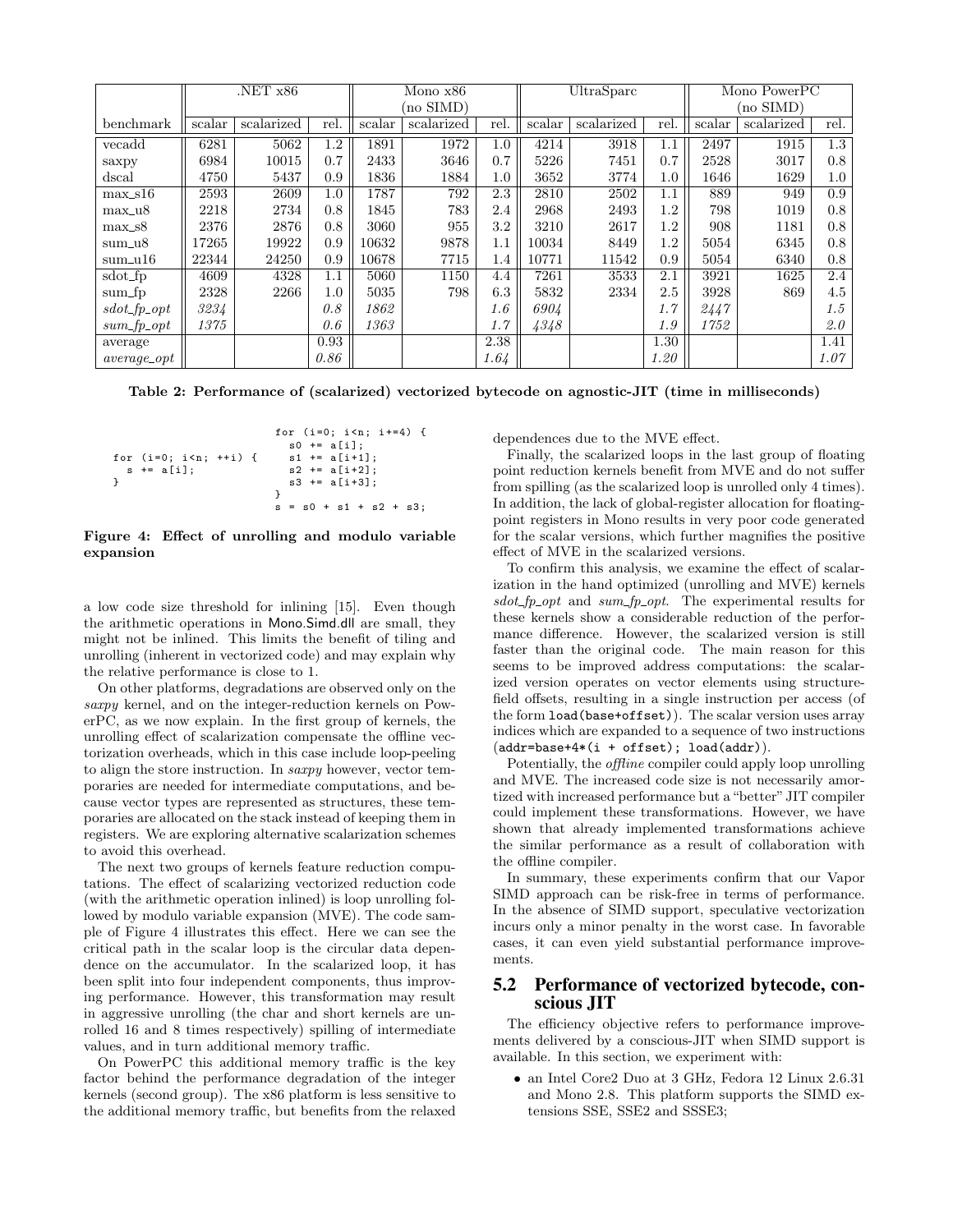|                 |        | $x86 + SSSE3$ |         | $PowerPC + AltiVec$ |            |         |                |
|-----------------|--------|---------------|---------|---------------------|------------|---------|----------------|
| benchmark       | scalar | vectorized    | speedup | scalar              | vectorized | speedup | VF             |
| vecadd          | 1891   | 928           | 2.0     | 2497                | 590        | 4.2     | 4              |
| saxpy           | 2433   | 995           | 2.4     | 2528                | 623        | 4.1     | 4              |
| dscal           | 1836   | 888           | 2.1     | 1646                | 403        | 4.1     | 4              |
| $max_s16$       | 1787   | 413           | 4.3     | 889                 | 143        | 6.2     | 8              |
| $max_u 8$       | 1845   | 308           | 6.0     | 798                 | 106        | 7.5     | 16             |
| $max_s8$        | 3060   | 2611          | 1.2     | 908                 | 108        | 8.4     | 16             |
| $sum_18$        | 10632  | 2674          | 4.0     | 5054                | 651        | 7.8     | 16             |
| $sum_1 16$      | 10678  | 5235          | 2.0     | 5054                | 1278       | 4.0     | 8              |
| sdot_fp         | 5060   | 1740          | 2.9     | 3921                | 650        | 6.0     | $\overline{4}$ |
| sum_fp          | 5035   | 1235          | 4.1     | 3919                | 333        | 11.8    | 4              |
| $sdot\_fp\_opt$ | 1862   |               | 1.1     | 2447                |            | 3.8     | 4              |
| $sum\_fp\_opt$  | 1363   |               | 1.1     | 1752                |            | 5.2     | 4              |

Table 3: Performance of vectorized bytecode with conscious-JITs (time in milliseconds)

• a PowerMac 7450 at 800 MHz, running Linux 2.6.29 and a development version of Mono (based on 2.8) with our support for AltiVec.

Table 3 reports the performance of the vectorized bytecode when run with the conscious-JITs. For each platform, the first column contains the run time  $t_A$  of the scalar bytecode (scenario A) and the second column contains the run time  $t_B$  of the vectorized bytecode (scenario B). The third column computes the relative performance as  $t_A/t_B$ , i.e. the speedup achieved by the vectorized bytecode. The last column indicates the vectorizing factor (VF) which is the number of elements processed together by a SIMD instruction.

The observed speedups on PowerPC are mostly in line with the expected speedups from vectorization: they are comparable to the Vectorization Factor (VF), minus the usual overheads of vectorization (handling misaligned accesses, initializing vectors of constants, reduction prologue and epilogue, etc). However, code generation issues related to the actual JIT used in the experiment offset the results in some cases.

The vectorization impact on PowerPC is close to VF for the first group of kernels, the impact is about  $VF/2$  for the second group of kernels, and for the third group we observe super-linear speedups. The vectorized reduction kernels of the second group suffer from the lack of global vector register allocation in Mono, which results in loading and storing of the reduction variable in each iteration of the vectorized loop. This explains the reduced speedups on the integer reduction kernels. Mono also does not perform global register allocation for (scalar) floating point registers, resulting in even more redundant loads and stores in the scalar code than in the vectorized code, which explains the super-linear speedups on the floating point reduction kernels of the third group. In order to overcome these code generation deficiencies of Mono, we manually optimized the scalar version of the floating point reduction kernels (see the  $\sqrt[4]{\cdot}$  pt" kernels in the Table). For these, the vectorization speedup is indeed more reasonable (again, close to VF).

Similar trends are observed on the x86 platform, however scaled down by half. Again, this is due to Mono's poor register allocation capabilities: more variables are needed in the vectorized version (e.g. additional induction variable to advance addresses by the vector width), which on x86 with its few available registers results in register spilling. These code generation issues are not inherent to JITs in general,

and work is undergoing on Mono's development branch to improve its register allocator. This would allow the benefit of vectorization to manifest itself also on targets that do not have many registers as does PowerPC.

#### 5.3 Supporting Architecture Evolutions

One of the motivations of our work is to support evolutions of architectures. As an illustration, we now take a closer look at the behavior of vectorized bytecode on the SSE platform. SSE is a SIMD extension of Intel's x86 instruction set [10]. It has several versions: SSE, SSE2, SSE3, SSSE3, SSE4.1 and SSE4.2. Table 4 describes the SSE features used in our benchmark set, as well as their SSE versions. This section studies how vectorized bytecode behaves on varying levels of SIMD support.

Running the benchmarks on different machines would not yield comparable run times. Instead, we run all the benchmarks on a single platform that support the highest level of SSE, and we selectively disable some features in the JIT compiler. Our target platform for this experiment is:

• an Intel Core i7 server, at 2.93 GHz, Fedora 11 Linux 2.6.29.5 and Mono 2.8. It supports the SIMD extensions SSE, SSE2, SSE3, SSSE3, SSE4.1 and SSE4.2.

Note that features unique to SSSE3 are not exploited by our kernels and are therefore omitted in the rest of our discussion.

Table 5 summarizes the run times of all kernels for each supported SSE level. Relative performance is computed as the speedup over the scalar implementation, as in previous tables. In the interest of readability, we do not replicate numbers that are equal to the column on their left, but use an  $=$ ' symbol instead. This occurs in cases where a kernel has exploited the highest level of SSE; higher levels will not bring any additional speedup (vecadd for example does not take advantage of any level above 1). It also occurs when intermediate SSE levels are not relevant to the kernel. For example,  $max_{s8}$  benefits from SSE and SSE4.1, but SSE2 and SSE3 do not provide any feature of interest.

The main observation is that speedups increase monotonically with the SSE level. The JIT compiler automatically takes advantage of the available hardware support to provide acceleration, and falls back to scalarized code for unsupported features. This is especially visible in the case of  $max_{s8}$  and  $max_{u8}$ , which are identical except for the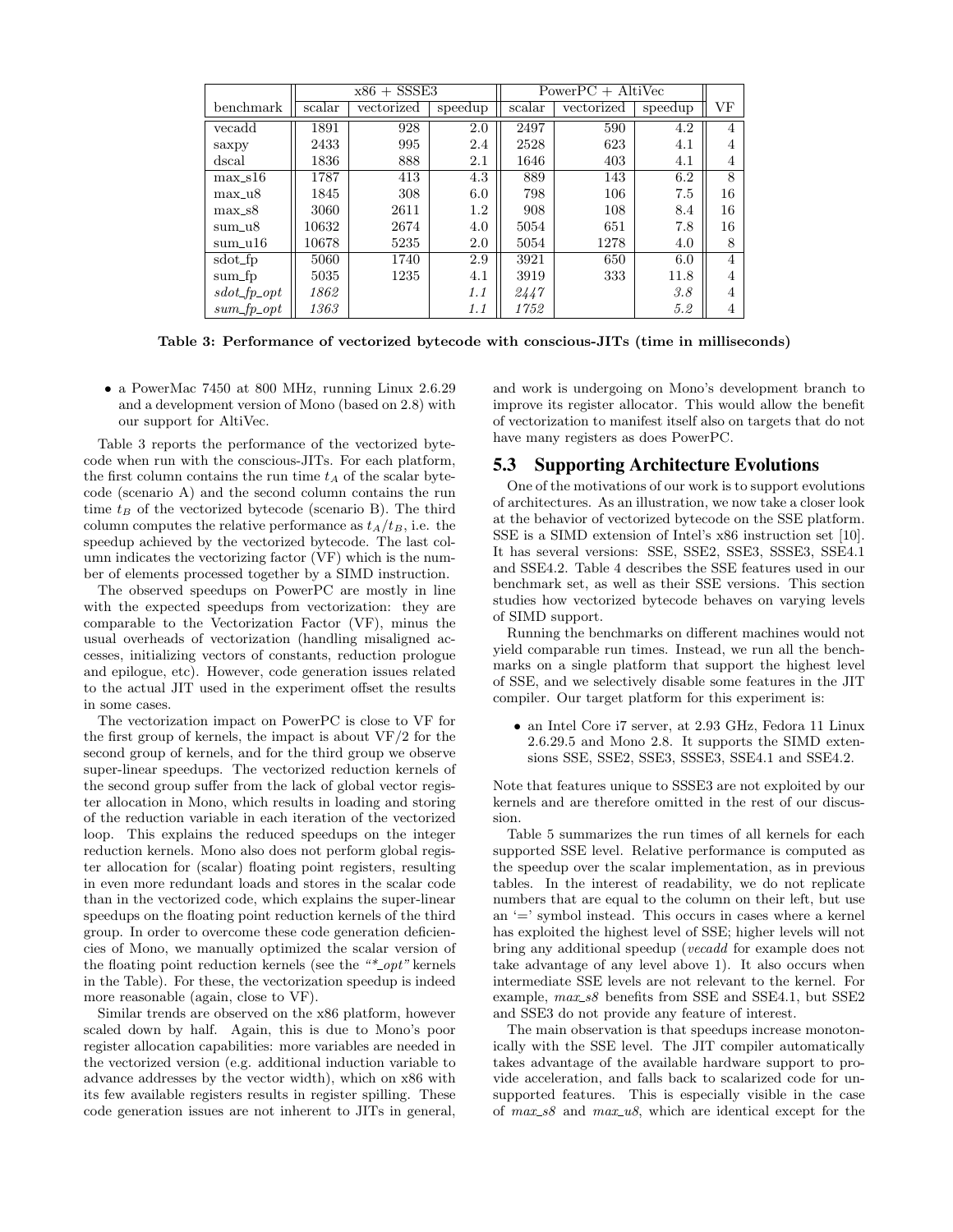| feature           | level | vecadd | saxpy | dscal | $max_s16$   $max_u8$   $max_s8$   $sum_u8$ |                |     |               | $sum_1 16$ | sdot | sum_fp |
|-------------------|-------|--------|-------|-------|--------------------------------------------|----------------|-----|---------------|------------|------|--------|
| load/store        |       |        |       |       |                                            |                |     |               |            |      |        |
| add float         |       |        |       |       |                                            |                |     |               |            |      |        |
| mul float         |       |        |       |       |                                            |                |     |               |            |      |        |
| max short         | 2     |        |       |       |                                            |                |     |               |            |      |        |
| max uchar         | റ     |        |       |       |                                            |                |     |               |            |      |        |
| add short         |       |        |       |       |                                            |                |     |               |            |      |        |
| add char          | 2     |        |       |       |                                            |                |     |               |            |      |        |
| horizontal add fp | - 3   |        |       |       |                                            |                |     |               |            |      |        |
| max char          | 4.1   |        |       |       |                                            |                |     |               |            |      |        |
| highest SSE level |       |        |       |       | $\mathcal{D}$                              | $\mathfrak{D}$ | 4.1 | $\mathcal{D}$ | ച          | 3    | 3      |

Table 4: SSE level of SIMD features used in benchmarks

signedness of the max operator. The signed max on packed bytes is introduced only in SSE4.1, whereas unsigned max first appeared in SSE2. The kernels exhibit different behaviors with respect to SSE support. In any case, extended SIMD support implies improved performance.

The horizontal add instruction was added in SSE3. It is used by  $sdot$  and  $sum\_fp$ , but only for the final reduction in the loop epilogue, hence the limited impact on performance. The code size, however, is reduced.

Note that the scalarized column exhibits trends similar to column " $x86$ , no  $SIMD$ " of Table 2, but they differ slightly as the machines are different. The notable exception is  $sum\_fp$ : scalar and vectorized code are identical to the code produced on the Core2 Duo, but the Core i7 is able to achieve a 6.5x speedup thanks to its micro-architecture.

## 5.4 Code Size and JIT Compilation Time

Vectorization typically performs code duplication and as a consequence an increase in code size is common [2, 17]. Several reasons for code duplication are:

- versioning: multiple versions of loops are emitted to handle situations that cannot be determined at compile time;
- peeling: guarantees alignment when memory accesses cannot be proven to be aligned;
- epilogues: which compute the final part of reduction kernels.

Vapor SIMD assumes vector accesses to misaligned memory addresses are permitted in bytecode. Consequently, neither loop versioning nor peeling are required. Further, its use of builtins minimizes the impact of epilogues. Despite avoiding these classical sources of code bloat, Vapor SIMD increases bytecode size in our loop kernel benchmarks by a factor of 1.6 to 2.5. Table 6 presents these bytecode sizes, where  $s_A$  is produced by our non-vectorizing offline compiler and  $s_B$  is vectorized according to the Vapor SIMD naming convention. Factors which increase bytecode size in Vapor SIMD are: (1) its use of (static) method calls (5 bytes) over stack operations (1 byte) for loading, storing and arithmetic, and (2) the addition of builtins returning target specific constants (vector width, etc.)

The algorithmic complexity of the Vapor SIMD optimization implemented in a conscious-JIT is at most linear with respect to the size of the intermediate representation, itself being essentially proportional to the size of the bytecode (assuming a bounded inlining heuristic). Paradoxically, the compilation time of an agnostic-JIT can be slightly higher; this is due to explicit loop unrolling in the implementation of builtins. Table 6 again presents JIT compilation time for our loop kernel benchmarks, where  $t_A$  represents an agnostic-JIT compiling non-vectorized bytecode,  $t_B$  shows a conscious-JIT compiling vectorized bytecode and  $t_C$  presents an agnostic-JIT compiling vectorized bytecode.

Note that these code size and compile time increases affect only vectorized portions of code, which usually constitute a small part of an application. Though increased by scalarization, compile time is still negligible. Indeed the speedups reported in Section 5 include JIT compilation time, yet there's no visible affect on performance.

#### 6. RELATED WORK

Leśnicki et al. [12] designed a split-compilation approach using GCC and CLI to support vectorization by an online JIT compiler. The proposal annotates the CLI bytecode with information to help the run-time vectorizer. However, marking all relevant loops and variables with appropriate and usable information, while maintaining correct CLI code, proved very difficult. Our approach shifts more processing to the offline compiler, conveying information within the CLI code itself, while providing a mechanism for efficient scalarization where needed. We also provide experimental results demonstrating the feasibility of implementing our approach.

The original work in the GCC auto-vectorizer [16, 17] presented the design and implementation of target-independent vectorization algorithms. These algorithms are driven by the machine model of the compiler and generate targetdependent (assembly) code. On the contrary, we generate target-independent CLI bytecode, delaying the specialization to a target-dependent JIT compiler. Nevertheless, our approach does leverage the target-independence of GCC's auto-vectorization algorithms, as did Leśnicki et al [12]. Recent work [19] studies the interaction between static and dynamic compilers in the context of vectorization, and applies manual optimizations. Our approach is automatic.

Another approach developed by Lattner and Adve [3] uses LLVM [11] for representing SIMD operations in intermediate, target-independent bytecode format. In contrast to our proposal which uses standard CLI, their approach does extend the bytecode format itself, thereby breaking its compatibility. In addition, we investigate the behavior of running vector code on non-SIMD machines, and we evaluate compilation time in a more resource-constrained JIT environment. Finally, we propose an integrated (split-compilation) approach with an offline, target-independent automatic vectorizer.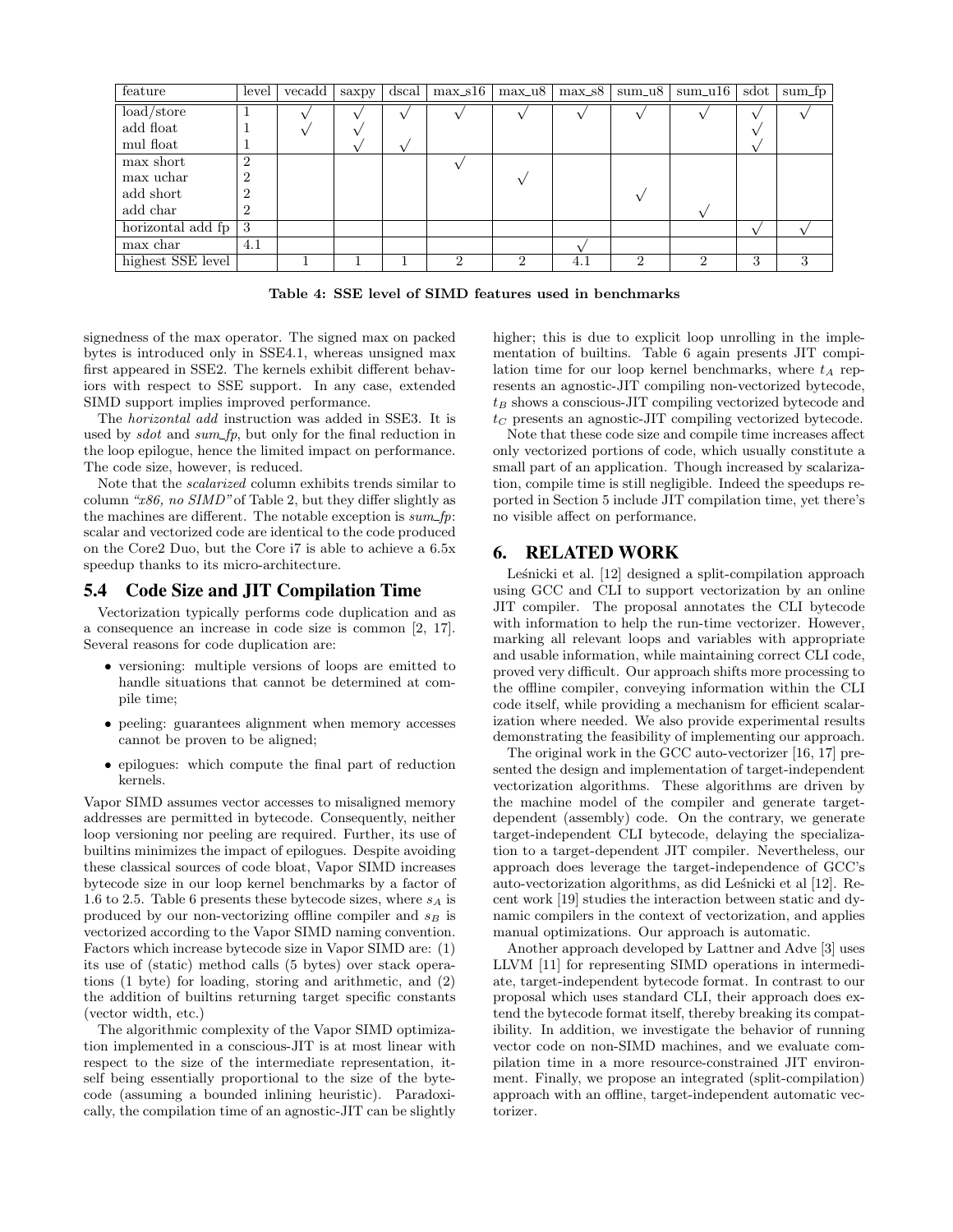|                            | scalar | scalarized |      | <b>SSE</b> |      | SSE <sub>2</sub> |      | SSE <sub>3</sub> |      | SSE4.1 |      |
|----------------------------|--------|------------|------|------------|------|------------------|------|------------------|------|--------|------|
| $\operatorname{benchmark}$ |        | time       | rel. | time       | rel. | time             | rel. | time             | rel. | time   | rel. |
| vecadd                     | 2545   | 1525       | 1.7  | 721        | 3.5  | $=$              | $=$  | $=$              | $=$  | $=$    |      |
| saxpy                      | 2458   | 2965       | 0.8  | 754        | 3.3  | $=$              | $=$  | $=$              | $=$  | $=$    |      |
| dscal                      | 1531   | 1643       | 0.9  | 608        | 2.5  | $=$              | $=$  | $=$              | $=$  | $=$    |      |
| $max_s16$                  | 1589   | 748        | 2.1  | 702        | 2.3  | 298              | 5.3  | $=$              | $=$  | $=$    |      |
| $max_u 8$                  | 1588   | 723        | 2.2  | 712        | 2.2  | 184              | 8.6  | $=$              | $=$  | $=$    |      |
| $max_s8$                   | 2860   | 741        | 3.9  | 725        | 3.9  | $=$              | $=$  | $=$              | $=$  | 195    | 14.7 |
| $sum_18$                   | 12486  | 6696       | 1.9  | 6578       | 1.9  | 1461             | 8.5  | $=$              | $=$  | $=$    |      |
| $sum_1 16$                 | 15210  | 6879       | 2.2  | 6791       | 2.2  | 2895             | 5.3  | $=$              | $=$  | $=$    |      |
| sdot                       | 5282   | 1183       | 4.5  | 880        | 6.0  | $=$              | $=$  | 850              | 6.2  | $=$    |      |
| sum_fp                     | 5357   | 819        | 6.5  | 820        | 6.5  | $=$              | $=$  | 812              | 6.6  | $=$    |      |

Table 5: Performance with conscious-JIT depending on SSE level (time in milliseconds)

|            |    | JIT compilation time |                |       |                    |           |           |                   | Bytecode size |         |                 |           |  |
|------------|----|----------------------|----------------|-------|--------------------|-----------|-----------|-------------------|---------------|---------|-----------------|-----------|--|
|            |    |                      | (milliseconds) |       |                    | (rel.)    |           | $(\mathrm{rel.})$ |               | (bytes) |                 | (rel.)    |  |
| benchmark  | VF | $t_A$                | $t_B$          | $t_C$ | $t - t_A$<br>$t_B$ | $t_B/t_A$ | $t_C-t_A$ | $t_C/t_A$         | $S_A$         | $S_{B}$ | $s_B$<br>$ s_A$ | $s_B/s_A$ |  |
| vecadd     | 4  | 0.054                | 0.077          | 0.164 | 0.023              | 1.4       | 0.11      | 3.0               | 50            | 96      | 46              | 1.9       |  |
| saxpy      | 4  | 0.057                | 0.165          | 0.23  | 0.108              | 2.9       | 0.173     | 4.0               | 52            | 111     | 59              | 2.1       |  |
| dscal      | 4  | 0.09                 | 0.109          | 0.167 | 0.019              | 1.2       | 0.077     | 1.9               | 42            | 91      | 49              | 2.2       |  |
| $max_s16$  | 8  | 0.077                | 0.203          | 0.262 | 0.126              | 2.6       | 0.185     | 3.4               | 63            | 103     | 40              | $1.6\,$   |  |
| $max_u8$   | 16 | 0.074                | 0.282          | 0.321 | 0.208              | 3.8       | 0.247     | 4.3               | 55            | 136     | 81              | 2.5       |  |
| $max_s8$   | 16 | 0.071                | 0.269          | 0.306 | 0.198              | 3.8       | 0.235     | 4.3               | 57            | 138     | 81              | 2.4       |  |
| $sum_18$   | 16 | 0.073                | 0.23           | 0.397 | 0.157              | 3.2       | 0.324     | 5.4               | 53            | 95      | 42              | 1.8       |  |
| $sum_1 16$ | 8  | 0.071                | 0.204          | 0.259 | 0.133              | 2.9       | 0.188     | 3.6               | 53            | 95      | 42              | 1.8       |  |
| sdot_fp    | 4  | 0.074                | 0.182          | 0.324 | 0.108              | 2.5       | 0.25      | 4.4               | 59            | 125     | 66              | 2.1       |  |
| sum_fp     | 4  | 0.079                | 0.174          | 0.246 | 0.095              | 2.2       | 0.167     | 3.1               | 59            | $103\,$ | 44              | 1.7       |  |

Table 6: JIT compilation time and bytecode size

Clark et al. [4] propose to convey SIMD opportunities within standard scalar assembly code, relying on a dynamic translation mechanism to recognize instruction patterns that can be vectorized (in hardware). A static vectorizing compiler is responsible for producing these patterns, by scalarizing (and outlining) its output. They are able to handle certain increases in SIMD widths as well. Their hardwarebased solution, however, is limited in the size and complexity of the patterns it can recognize, and cannot be applied to arbitrary SIMD targets. Our approach also provides the ability to scalarize code that has been speculatively vectorized ahead-of-time, but does so only where needed, just-in-time rather than ahead-of-time.

Pajuelo et al. [18] propose a purely hardware solution that detects memory accesses with constant strides and generates vector instructions speculatively. We focus on portability and demonstrate our approach on several targets.

An auto-vectorizing JIT compiler for Java is considered by El-Shobaky et al. [9]. Their solution is based on tree pattern matching and is limited in terms of supported idioms and targets: packing short data types into 32-bit containers on x86, rather than generating instructions of different SIMD extensions, which is our focus.

# 7. CONCLUSION AND FUTURE WORK

In this paper we demonstrate a scheme to exploit SIMD capabilities available in many existing platforms, while incurring a negligible penalty on other non-SIMD platforms. Our Vapor SIMD approach makes use of split-compilation, leveraging powerful automatic vectorization optimizations available in offline compilers, in conjunction with a standard intermediate language that is supported by several JIT compilers for different platforms. The crux of our approach is to run advanced, time-consuming analyses and transformations speculatively, ahead-of-time, conveying their results in a standard format, in a way that can be seamlessly reverted where needed. Experimental results show that this approach can deliver high-level performance improvements exploiting different levels of SIMD capabilities efficiently, while being robust and applicable to arbitrary CLI environments.

We plan to extend our approach to support just-in-time adjustment of the vector size to that of the target platform, so that the same vectorized bytecode could be run on 128 bit vector platforms (like SSE and AltiVec) as well as 64-bit and 256-bit vector platforms (like MMX and AVX, respectively). Misalignment is another area of improvement, developing a scheme to seamlessly adjust the vectorized code to use the best realignment mechanisms available to the target platform. This direction would be particularly suitable to a split-compilation scheme: it may involve offline loop transformations and tight collaboration between the offline and online compilers.

# Acknowledgements

This work was partly supported by the European Commission through the HiPEAC Network of Excellence, and by French Ministry of Industry and STMicroelectronics through the Mediacom contract. The design of Vapor SIMD benefitted from numerous discussions with Sami Yehia.